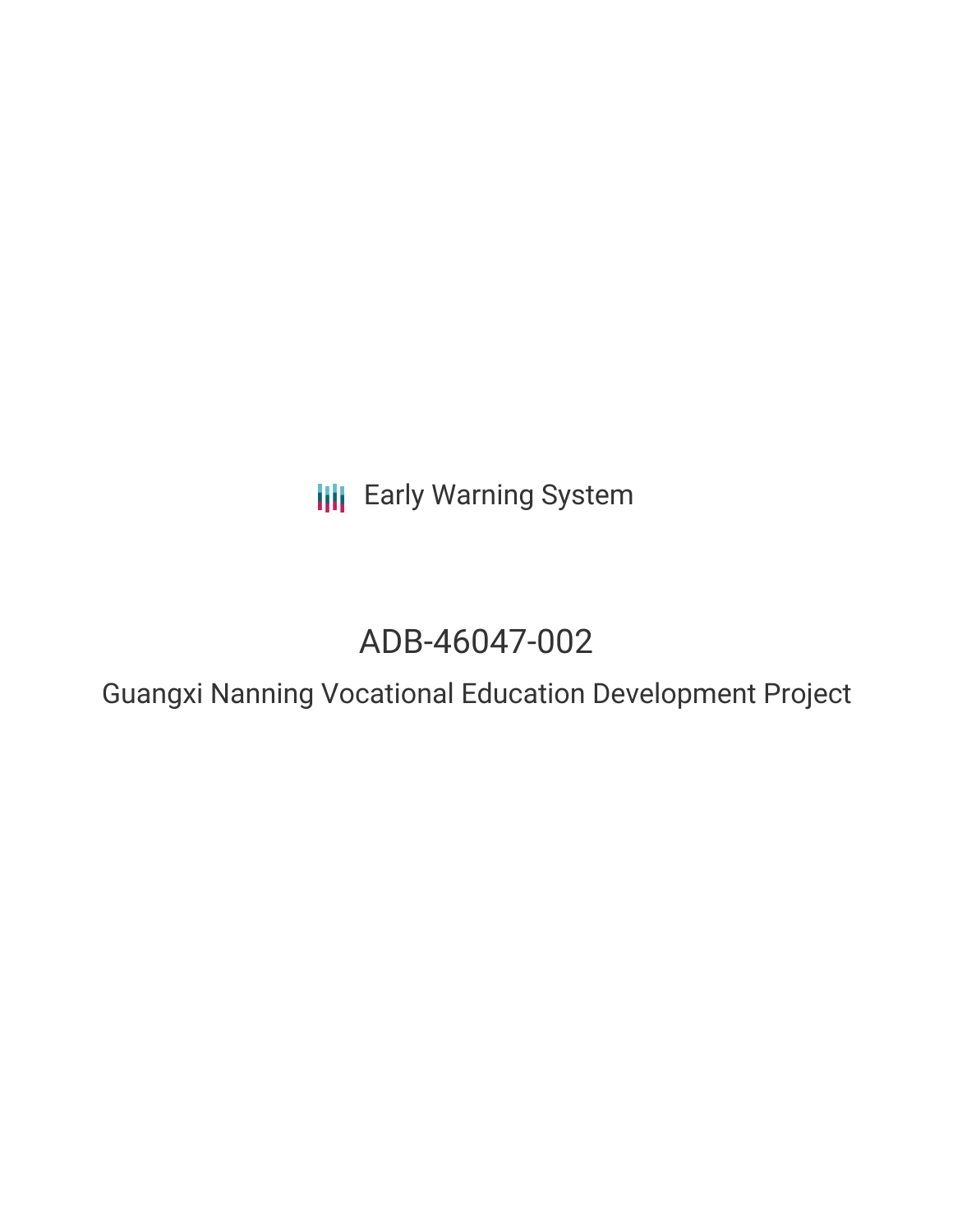# **Quick Facts**

| <b>Countries</b>               | China                                                    |
|--------------------------------|----------------------------------------------------------|
| <b>Specific Location</b>       | Nanning City                                             |
| <b>Financial Institutions</b>  | Asian Development Bank (ADB)                             |
| <b>Status</b>                  | Approved                                                 |
| <b>Bank Risk Rating</b>        | B                                                        |
| <b>Voting Date</b>             | 2013-12-13                                               |
| <b>Borrower</b>                | People's Republic of China, Nanning Municipal Government |
| <b>Sectors</b>                 | <b>Education and Health</b>                              |
| <b>Investment Type(s)</b>      | Loan                                                     |
| <b>Investment Amount (USD)</b> | $$50.00$ million                                         |
| <b>Loan Amount (USD)</b>       | $$50.00$ million                                         |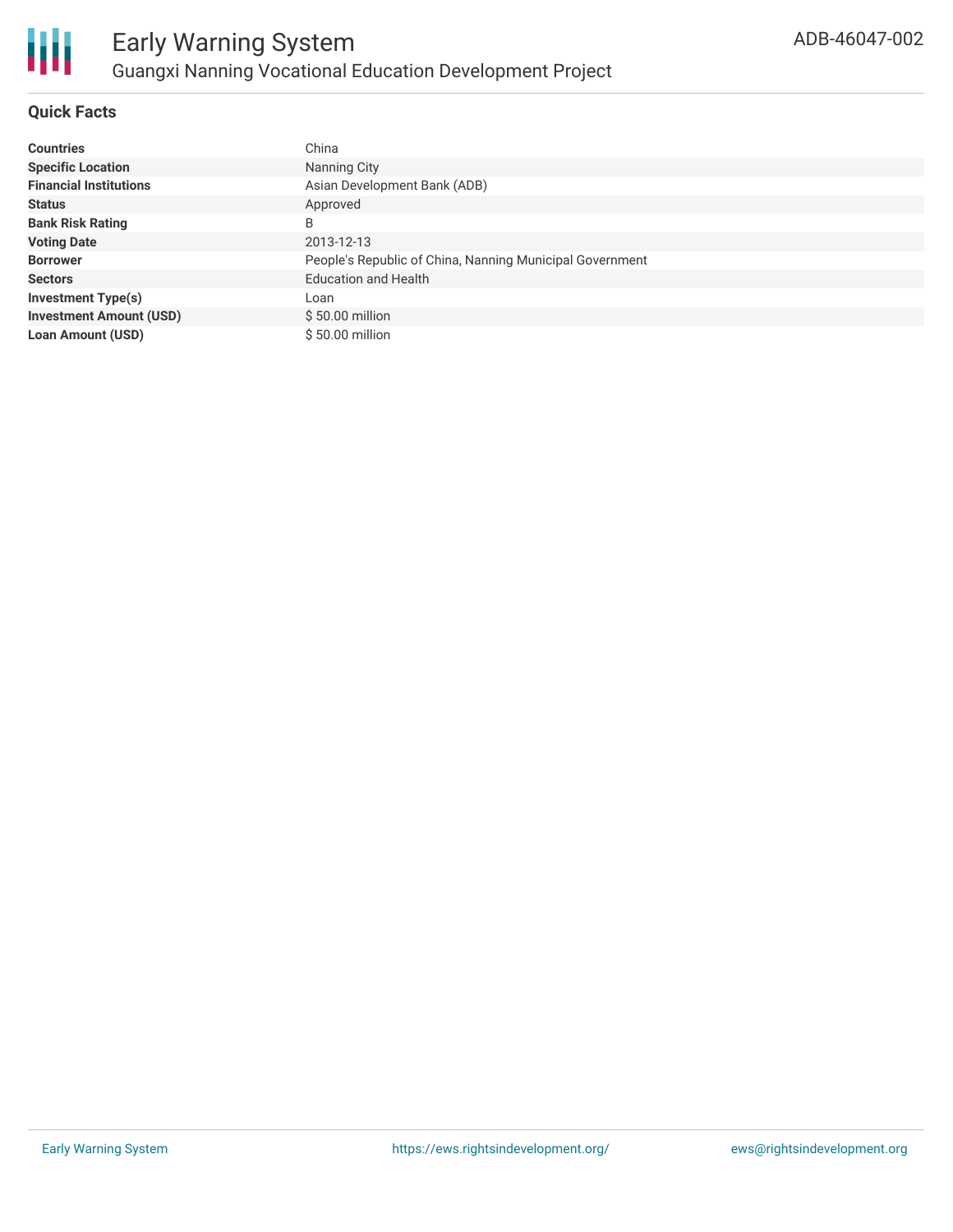

### **Project Description**

According to ADB website, the ADB is helping the People's Republic of China improve the training of kindergarten teachers and nurses in Nanning city in Guangxi Zhuang Autonomous Region. The project will upgrade facilities and equipment at No. 4 Vocational Secondary School and Nanning Health School, develop elderly care curriculum for the nursing program, and set up pilot training in kindergarten teaching and rural health.

The proposed project will help improve the capacity and effectiveness of social services focused technical and vocational education and training (TVET) in Nanning. It will support improvement of No. 4 Vocational Secondary School and Nanning Health School, thereby creating a cadre of qualified kindergarten teachers and nurses to address current skilled worker shortages and inadequate extension of social services. The proposed project will be only the second Asian Development Bank (ADB)-financed TVET investment project in the People's Republic of China (PRC), and will play a demonstration role for the sector and provinces seeking to provide quality public social services.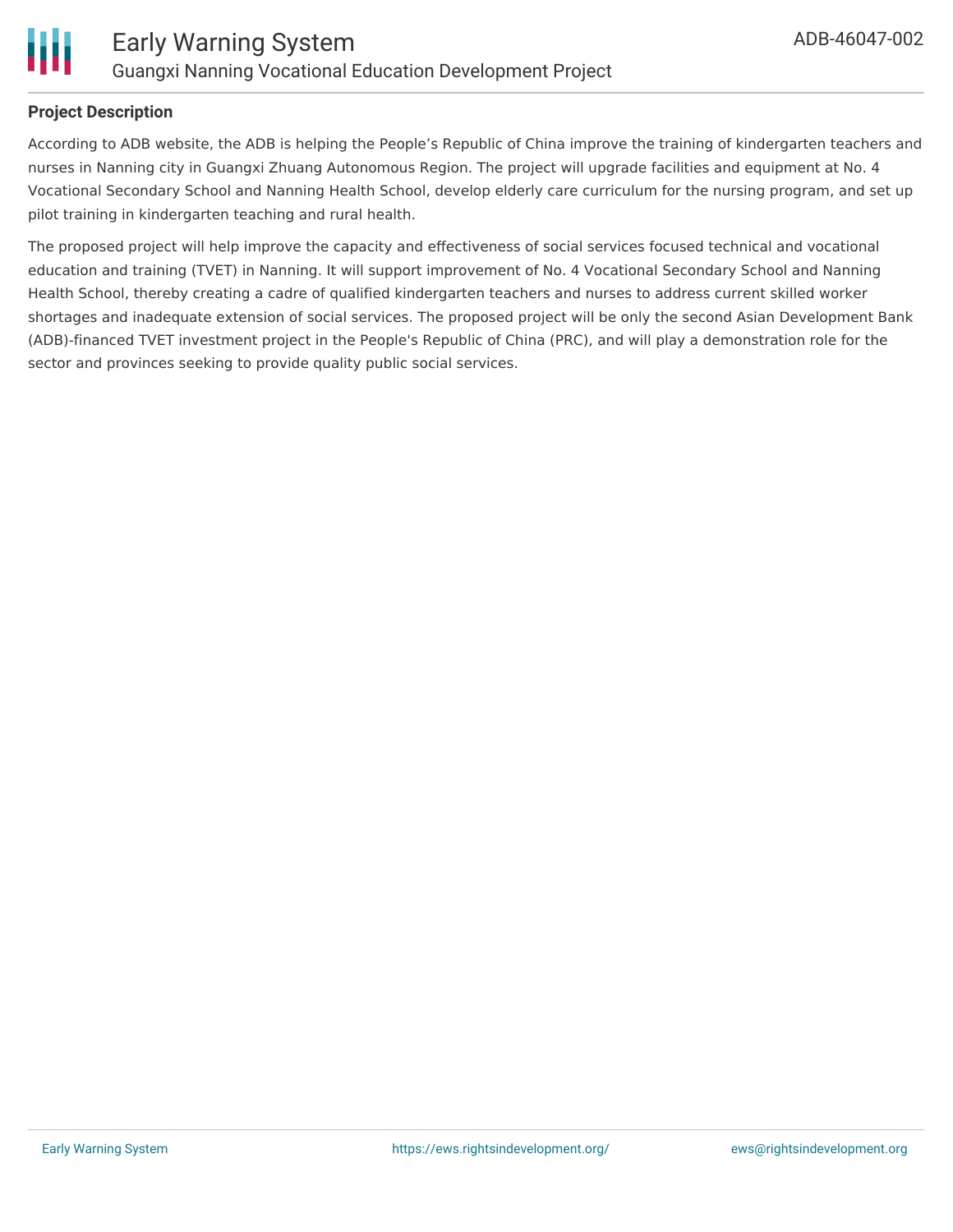

### **Investment Description**

Asian Development Bank (ADB)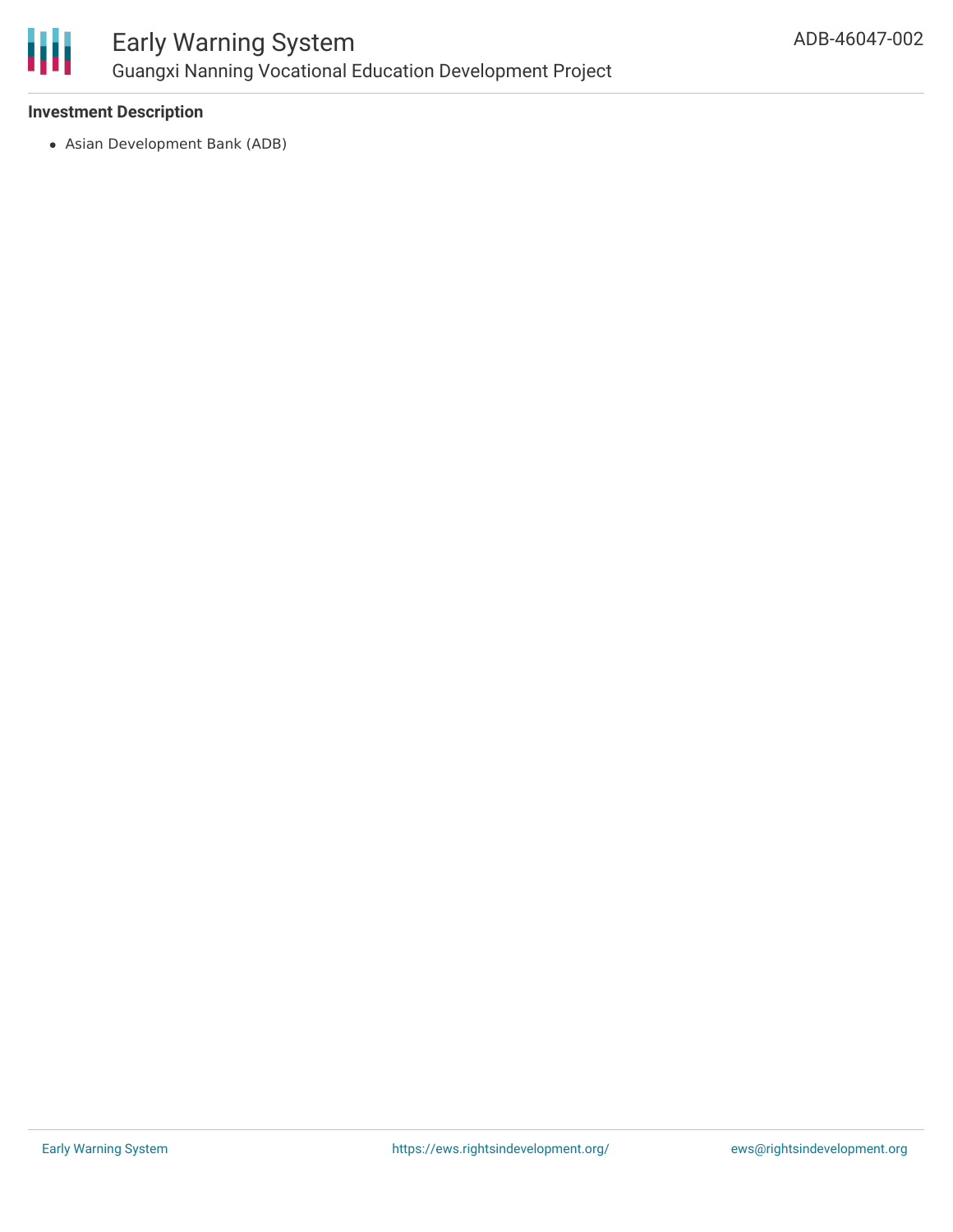

# **Contact Information**

Project Officer: McIntyre, Andrew J. East Asia Department No contact information provided at the time of disclosure

#### ACCOUNTABILITY MECHANISM OF ADB

The Accountability Mechanism is an independent complaint mechanism and fact-finding body for people who believe they are likely to be, or have been, adversely affected by an Asian Development Bank-financed project. If you submit a complaint to the Accountability Mechanism, they may investigate to assess whether the Asian Development Bank is following its own policies and procedures for preventing harm to people or the environment. You can learn more about the Accountability Mechanism and how to file a complaint at: http://www.adb.org/site/accountability-mechanism/main